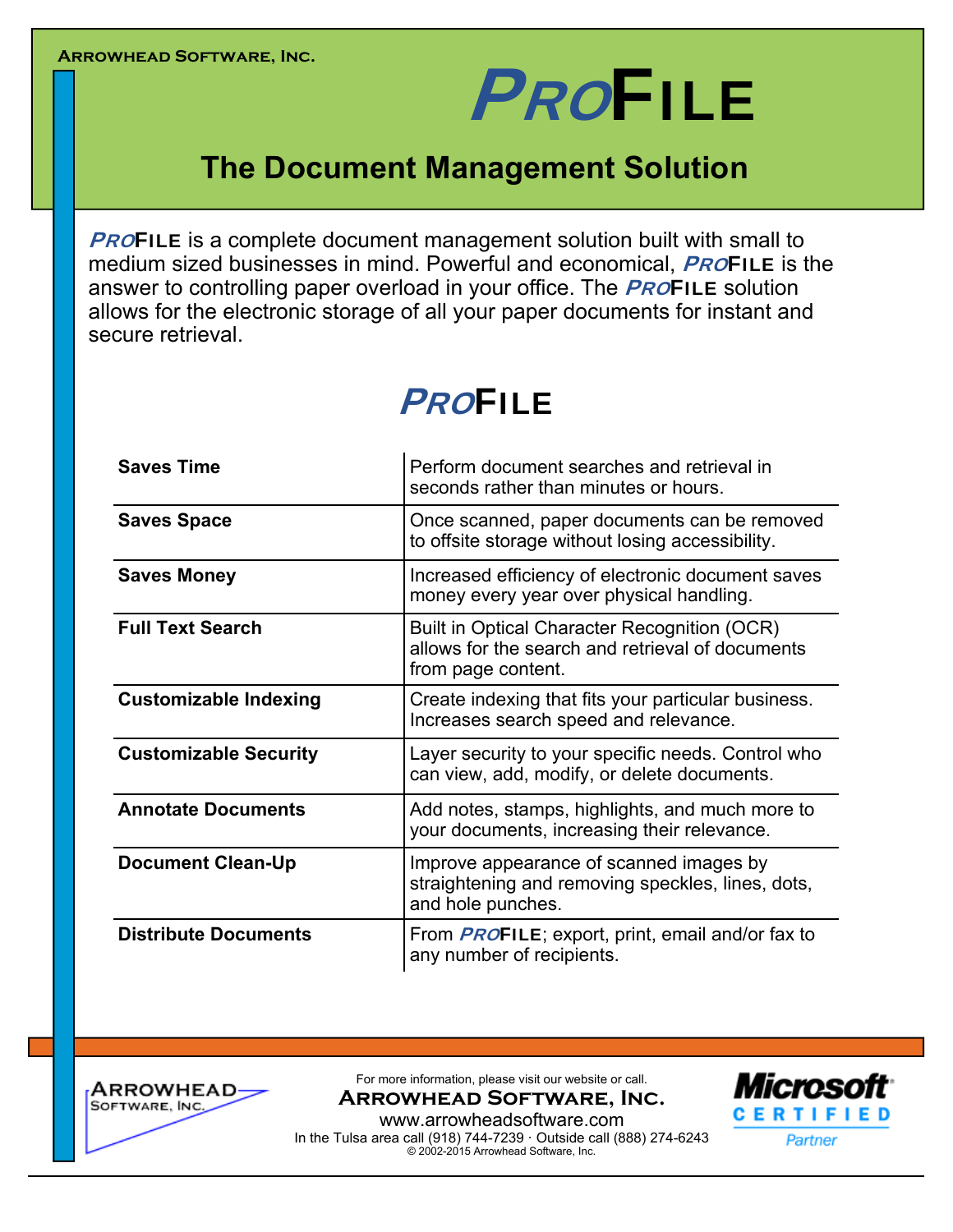## **PROFILE**

**The Document Management Solution** 

| 洲 ProFile Explorer                           |                                                                                    |                                                                                            |                                                                                                                                                                                                                                                                                                                                                                                                                         |                                                                                                                                                                                                                                                            |
|----------------------------------------------|------------------------------------------------------------------------------------|--------------------------------------------------------------------------------------------|-------------------------------------------------------------------------------------------------------------------------------------------------------------------------------------------------------------------------------------------------------------------------------------------------------------------------------------------------------------------------------------------------------------------------|------------------------------------------------------------------------------------------------------------------------------------------------------------------------------------------------------------------------------------------------------------|
| File                                         | Edit View Administration<br>Help                                                   |                                                                                            |                                                                                                                                                                                                                                                                                                                                                                                                                         |                                                                                                                                                                                                                                                            |
| ‡olle⊀                                       | 的感                                                                                 | 3. 电记                                                                                      | $\begin{array}{ c c c c c c } \hline \multicolumn{1}{ c }{3} & \multicolumn{1}{ c }{2} & \multicolumn{1}{ c }{2} & \multicolumn{1}{ c }{2} & \multicolumn{1}{ c }{2} & \multicolumn{1}{ c }{2} & \multicolumn{1}{ c }{2} & \multicolumn{1}{ c }{2} & \multicolumn{1}{ c }{2} & \multicolumn{1}{ c }{2} & \multicolumn{1}{ c }{2} & \multicolumn{1}{ c }{2} & \multicolumn{1}{ c }{2} & \multicolumn{1}{ c }{2} & \mult$ |                                                                                                                                                                                                                                                            |
| Arrowhead Software, Inc.                     |                                                                                    | Name                                                                                       |                                                                                                                                                                                                                                                                                                                                                                                                                         |                                                                                                                                                                                                                                                            |
| <b>Clients</b><br>田<br>Document Imaging<br>田 |                                                                                    | <b>Clients</b>                                                                             |                                                                                                                                                                                                                                                                                                                                                                                                                         |                                                                                                                                                                                                                                                            |
| Marketing<br>$\boxed{+}$                     |                                                                                    | Document Imaging<br>Marketing                                                              |                                                                                                                                                                                                                                                                                                                                                                                                                         |                                                                                                                                                                                                                                                            |
|                                              |                                                                                    |                                                                                            |                                                                                                                                                                                                                                                                                                                                                                                                                         |                                                                                                                                                                                                                                                            |
|                                              |                                                                                    |                                                                                            |                                                                                                                                                                                                                                                                                                                                                                                                                         |                                                                                                                                                                                                                                                            |
|                                              |                                                                                    |                                                                                            |                                                                                                                                                                                                                                                                                                                                                                                                                         |                                                                                                                                                                                                                                                            |
|                                              |                                                                                    |                                                                                            |                                                                                                                                                                                                                                                                                                                                                                                                                         |                                                                                                                                                                                                                                                            |
|                                              |                                                                                    |                                                                                            |                                                                                                                                                                                                                                                                                                                                                                                                                         |                                                                                                                                                                                                                                                            |
|                                              |                                                                                    |                                                                                            |                                                                                                                                                                                                                                                                                                                                                                                                                         |                                                                                                                                                                                                                                                            |
|                                              |                                                                                    |                                                                                            |                                                                                                                                                                                                                                                                                                                                                                                                                         |                                                                                                                                                                                                                                                            |
|                                              |                                                                                    |                                                                                            |                                                                                                                                                                                                                                                                                                                                                                                                                         |                                                                                                                                                                                                                                                            |
|                                              |                                                                                    |                                                                                            |                                                                                                                                                                                                                                                                                                                                                                                                                         |                                                                                                                                                                                                                                                            |
|                                              |                                                                                    | Customizable security allows you to control which users see what data. This feature        |                                                                                                                                                                                                                                                                                                                                                                                                                         |                                                                                                                                                                                                                                                            |
|                                              |                                                                                    | allows multi-department use of <b>PROFILE</b> without sacrificing data security. Users are |                                                                                                                                                                                                                                                                                                                                                                                                                         |                                                                                                                                                                                                                                                            |
|                                              |                                                                                    | assigned to Groups and access permission is granted at the folder level. Permission        |                                                                                                                                                                                                                                                                                                                                                                                                                         |                                                                                                                                                                                                                                                            |
|                                              |                                                                                    |                                                                                            |                                                                                                                                                                                                                                                                                                                                                                                                                         |                                                                                                                                                                                                                                                            |
|                                              | levels include Read, Write, Modify, Delete, and None. This granular approach gives |                                                                                            |                                                                                                                                                                                                                                                                                                                                                                                                                         |                                                                                                                                                                                                                                                            |
| you full access control.                     |                                                                                    |                                                                                            |                                                                                                                                                                                                                                                                                                                                                                                                                         |                                                                                                                                                                                                                                                            |
|                                              |                                                                                    |                                                                                            |                                                                                                                                                                                                                                                                                                                                                                                                                         |                                                                                                                                                                                                                                                            |
|                                              |                                                                                    | Customizable indexing in <b>PROFILE</b> allows you to create rel-                          |                                                                                                                                                                                                                                                                                                                                                                                                                         |                                                                                                                                                                                                                                                            |
|                                              |                                                                                    | evant, searchable data pertaining to your documents. Cre-                                  |                                                                                                                                                                                                                                                                                                                                                                                                                         |                                                                                                                                                                                                                                                            |
|                                              |                                                                                    | ate indexes such as Employee ID, Hire Date or anything                                     |                                                                                                                                                                                                                                                                                                                                                                                                                         |                                                                                                                                                                                                                                                            |
|                                              | particular to your business.                                                       |                                                                                            |                                                                                                                                                                                                                                                                                                                                                                                                                         |                                                                                                                                                                                                                                                            |
|                                              |                                                                                    |                                                                                            |                                                                                                                                                                                                                                                                                                                                                                                                                         |                                                                                                                                                                                                                                                            |
|                                              | 《 ProFile Explorer                                                                 |                                                                                            |                                                                                                                                                                                                                                                                                                                                                                                                                         |                                                                                                                                                                                                                                                            |
|                                              | File Edit View Administration                                                      | Help                                                                                       |                                                                                                                                                                                                                                                                                                                                                                                                                         |                                                                                                                                                                                                                                                            |
|                                              |                                                                                    | H                                                                                          | ч                                                                                                                                                                                                                                                                                                                                                                                                                       | $\begin{array}{ c c c }\hline \underline{D} & \underline{D} & \underline{D} & \underline{D} & \underline{D} & \underline{D} \\ \hline \underline{D} & \underline{D} & \underline{D} & \underline{D} & \underline{D} & \underline{D} \\ \hline \end{array}$ |
|                                              | Arrowhead Software, Inc.                                                           | Name                                                                                       | Employee ID                                                                                                                                                                                                                                                                                                                                                                                                             | $\Box$ ol<br>Hire Date                                                                                                                                                                                                                                     |
|                                              | Accounts Payable<br>田                                                              | Mark Kupperschmidt                                                                         | 355                                                                                                                                                                                                                                                                                                                                                                                                                     |                                                                                                                                                                                                                                                            |
|                                              | Accounts Receivable<br>田                                                           | Rick Rada                                                                                  | 331                                                                                                                                                                                                                                                                                                                                                                                                                     |                                                                                                                                                                                                                                                            |
|                                              | Clients<br>$\overline{\mathbf{H}}$<br>$\left  + \right $                           |                                                                                            |                                                                                                                                                                                                                                                                                                                                                                                                                         |                                                                                                                                                                                                                                                            |
|                                              | Document Imaging<br>Human Resources                                                |                                                                                            |                                                                                                                                                                                                                                                                                                                                                                                                                         |                                                                                                                                                                                                                                                            |
|                                              | Applications                                                                       |                                                                                            |                                                                                                                                                                                                                                                                                                                                                                                                                         |                                                                                                                                                                                                                                                            |
|                                              | Personnel                                                                          |                                                                                            |                                                                                                                                                                                                                                                                                                                                                                                                                         |                                                                                                                                                                                                                                                            |
|                                              | Resumes                                                                            |                                                                                            |                                                                                                                                                                                                                                                                                                                                                                                                                         |                                                                                                                                                                                                                                                            |
|                                              | Marketing<br>[∓]…                                                                  |                                                                                            |                                                                                                                                                                                                                                                                                                                                                                                                                         |                                                                                                                                                                                                                                                            |
|                                              |                                                                                    |                                                                                            |                                                                                                                                                                                                                                                                                                                                                                                                                         |                                                                                                                                                                                                                                                            |
|                                              |                                                                                    |                                                                                            |                                                                                                                                                                                                                                                                                                                                                                                                                         | 07/01/2000<br>07/01/2000                                                                                                                                                                                                                                   |
|                                              |                                                                                    |                                                                                            |                                                                                                                                                                                                                                                                                                                                                                                                                         |                                                                                                                                                                                                                                                            |
|                                              |                                                                                    | ⊣                                                                                          |                                                                                                                                                                                                                                                                                                                                                                                                                         |                                                                                                                                                                                                                                                            |

© 2002-2015 Arrowhead Software, Inc.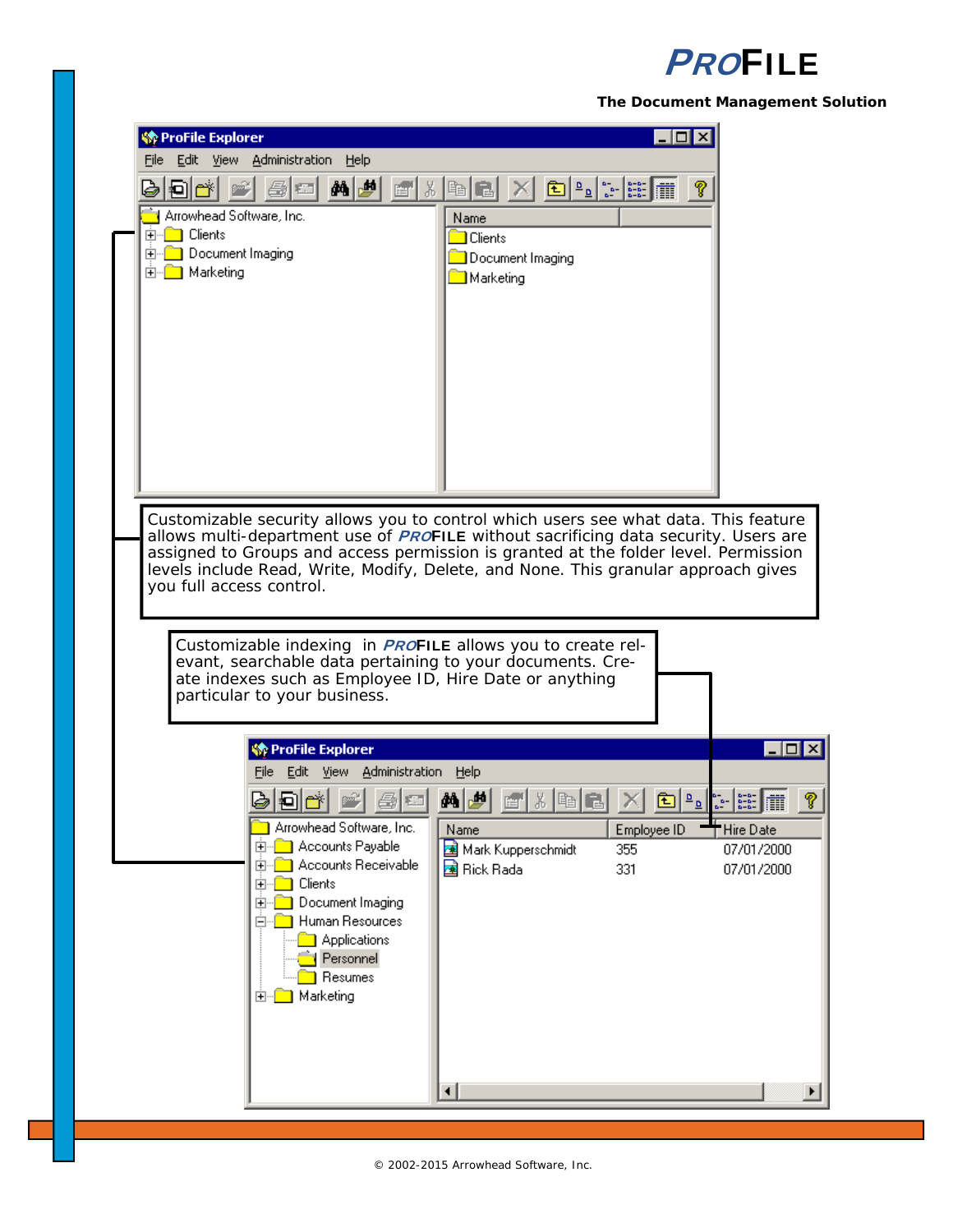

#### **The Document Management Solution**

When you open a document in **PROFILE** you have a number of powerful tools at your disposal. Set your custom indexing information or add comments to a document by clicking on the appropriate tab then input your information. You can clean up messy documents to improve their appearance from the Page menu. Effortlessly distribute a single page or an entire document via Export, Print, Email, or Fax. **PROFILE** does it all and is so simple to use with its familiar interface.